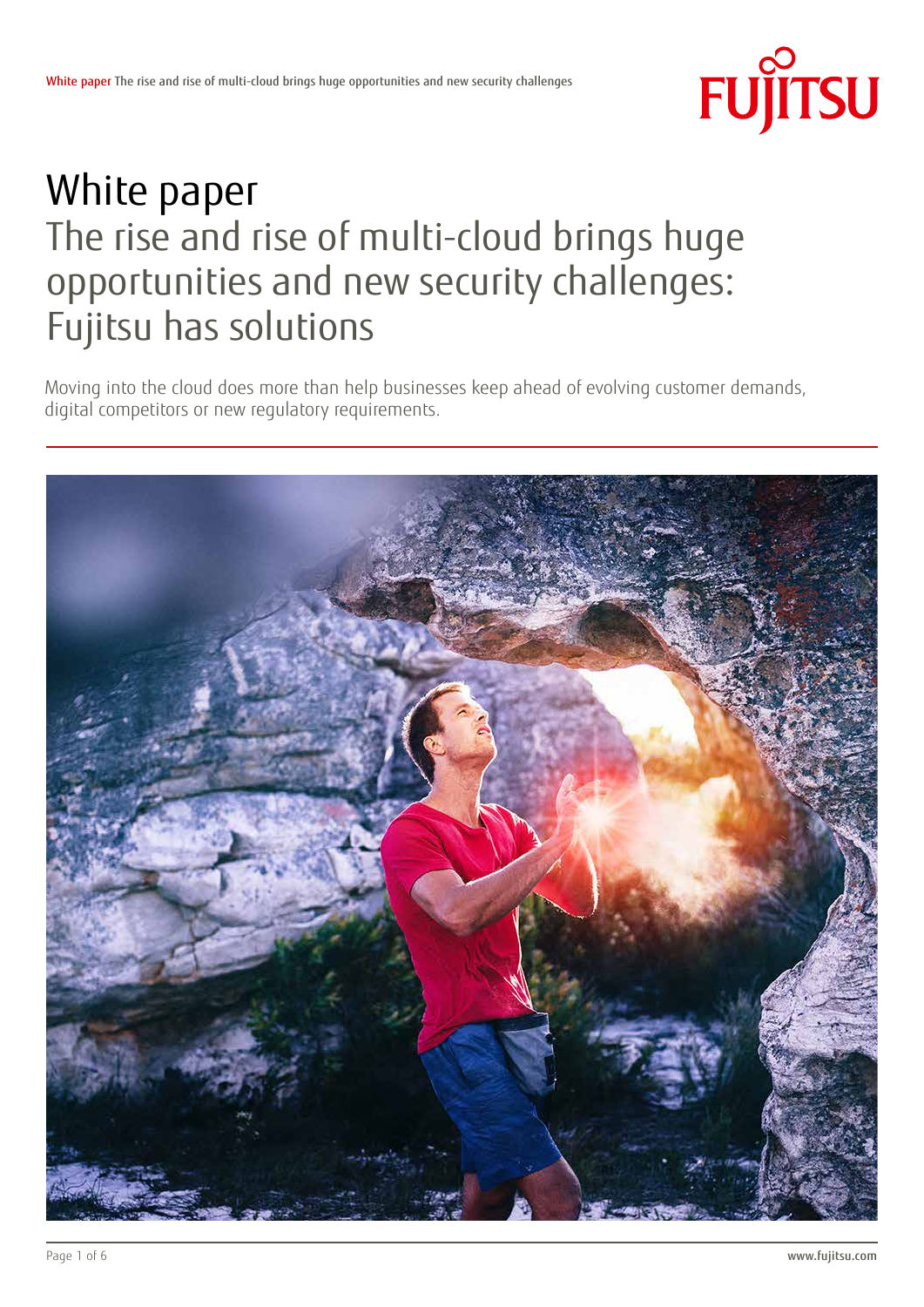White paper The rise and rise of multi-cloud brings huge opportunities and new security challenges

#### Introduction

Moving into the cloud does more than help businesses keep ahead of evolving customer demands, digital competitors or new regulatory requirements. It also lets organizations tap into a wealth of clouddriven opportunities for innovation and business growth. In fact, the typical enterprise today relies on many cloud services to streamline and automate processes, improve agility and roll out new capabilities quickly.

That multi-cloud approach to business presents new challenges – especially in security. When each cloud service provider offers its own administrative and security tools, managing multiple cloud services can quickly become complex. And that complexity can lead to siloes, limited visibility, inconsistent application of controls, or unexpected and undetected gaps in enterprise security, creating new, potentially costly risks.

If your organization is facing this, Fujitsu can help. Our unique combination of skills, services and technology experience lets us reduce complexity and achieve the right balance of capabilities in a multi-cloud environment. We enable enterprise customers to effectively manage security risks, optimize investment and improve operational efficiency. And our global reach and large portfolio of security technology partners lets us implement solutions for companies across industries and geographies. Read on to learn more about today's multi-cloud security challenges, and how we can help you manage those more effectively.

# Welcome to the multi-cloud future

It wasn't that long ago that many businesses were reluctant to move to the cloud, often because of security concerns. But cloud services have evolved since then, adding enterprise-class security, wider support for compliance and other advanced capabilities. As a result, more and more enterprise organizations now embrace the cloud. In fact, the vast majority often uses many different cloud services at once, for many different business needs – payments, supply chain management, sales, enterprise content management and more.

The trend is expected to continue: 86% of the market reports a cloudfirst or cloud-only policy. So, cloud is clearly still the core foundation of IT and business strategies.<sup>1</sup>

### **Benefits**

The cloud makes it easier for enterprises to move into the digital business era. It makes it possible to adapt services as needed to respond to fast-changing customer demands. It can improve efficiency. It can reduce costs. And it provides flexibility and agility in a world where technologies and regulations are continually evolving. It's easy to see, then, why multi-cloud use is on the rise.

Most multi-cloud users today rely on a blend of private and public cloud solutions. The average user has nine cloud vendors in all.2 Among cloud-only enterprises, that number rises to 13. What's more, the number of cloud-only organizations has doubled in the past year.

# Challenges

So the multi-cloud strategy clearly dominates among enterprise users. However, with its many benefits come new challenges. In a 2018 Fujitsu survey, senior IT decision makers reported growing difficulty in keeping up with rising demands, both from customers and from internal stakeholders. They also said they were finding it harder to create new digital services, manage suppliers and manage multi-cloud architectures.

There are other challenges too. With the vast and growing selection of cloud services to choose from, more users say it's hard to know which solutions to implement. And they're finding it difficult to integrate multiple cloud services, provide a consistent experience for their users and ensure visibility for governance and compliance.

A Fujitsu survey<sup>3</sup> found the number-one concern respondents cited – named by 95% – was security.

Getting security right, it turns out, is a key enabler for moving to the cloud. And a balanced security strategy is even more critical for organizations using multiple cloud services at once.

## How multi-cloud affects security

While security in cloud services has matured, users must still be alert to cloud threats, risks and vulnerabilities. That's particularly true for organizations using multiple cloud services.

Cloud security presents different challenges because the platform extends the potential attack surface far beyond the traditional internal and external threats facing an in-house data center. It's no wonder that more than half of IT leaders surveyed said their cloud estates have become too complex to manage properly, and that they lack the inhouse skills needed to do so.

When an organization moves services into the cloud, the IT department loses part of its usual gatekeeper role. Different units of the business can now easily buy any number of as-a-service solutions without needing to give much thought to data security precautions or policies. And the deployment of multiple cloud services brings an assortment of cloud-native security controls, which can be used differently and inconsistently across different parts of the organization. All of this presents oversight and governance challenges, making it difficult for IT to apply security policies consistently.

Data breaches are always a concern. When cloud defenses are misconfigured or defeated, it can lead to unauthorized access and compromise of sensitive or protected data. This can result in a loss of customer trust and reputational damage, as well as financial harm from fines and lawsuits.

Poor control over cloud assets can also pose a problem. Misconfiguring cloud services, or not protecting them well enough, can make it easier for people to access information and applications they shouldn't have access to.

3 Ibid

<sup>1</sup> "The state of orchestration 2018/2019" p. 8, Fujitsu, https://www.fujitsu.com/uk/imagesgig5/driving-a-trusted-future-research-report-uk.pdf

<sup>2</sup> "The State of Orchestration 2018/2019," p. 9, Fujitsu, https://www.stateoforchestration.com/app/data/3361\_FUJ\_Orchestration\_Report\_2CS\_AW\_10DEC.pdf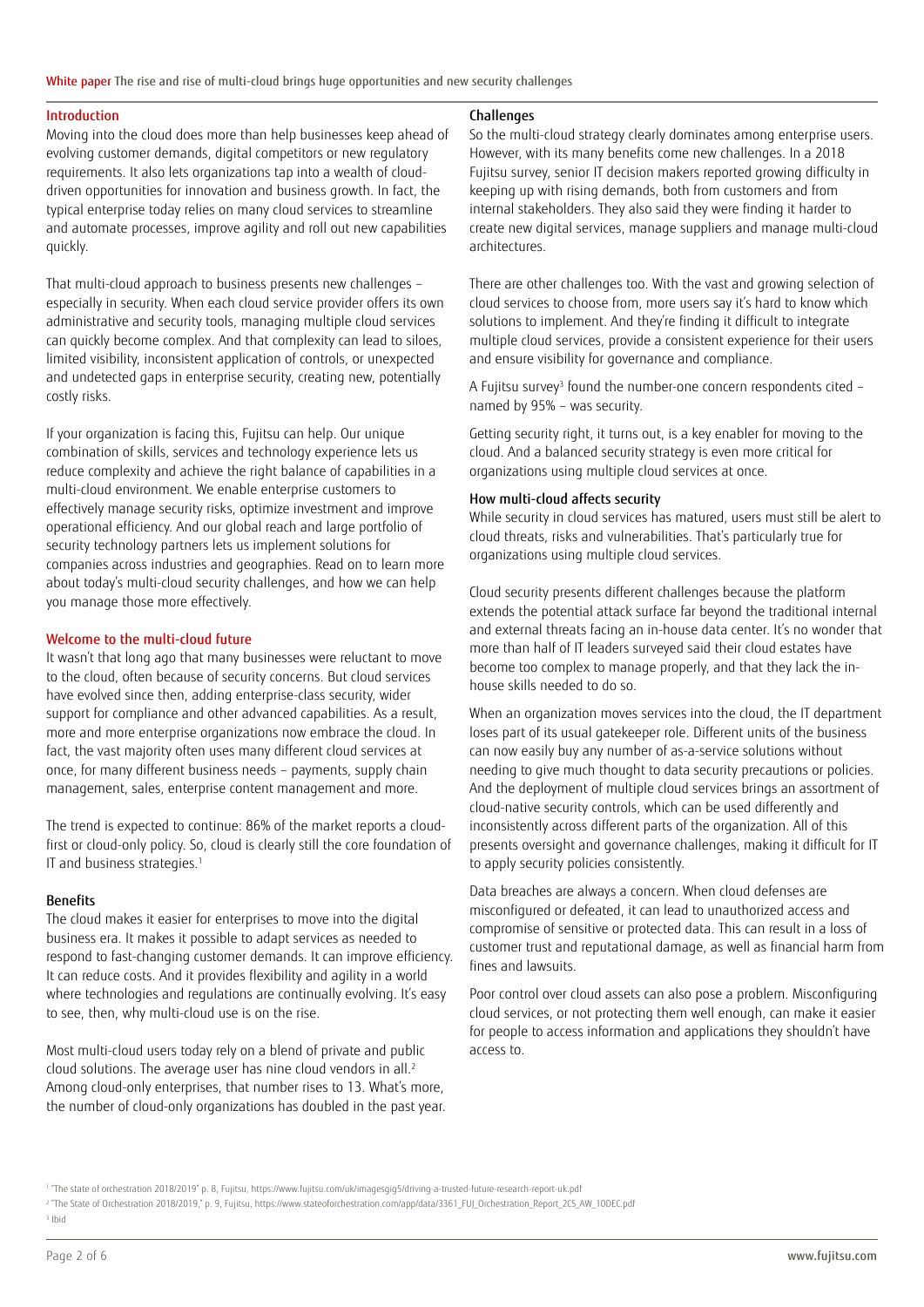

Source: Cloud Security Alliance (CSA)

# 11 risks

Data breaches and poor control are just two of the risks that the Cloud Security Alliance cautions against in its list of the 'Egregious Eleven'.

While each of these risks exists for any individual cloud service, managing them becomes far more complex for a multi-cloud enterprise user. That task is further complicated as cloud services are updated or changed, which happens often – every few days, if not more frequently – with the typical service.

### Keeping secure in a multi-cloud world

Fujitsu's approach toward multi-cloud security tackles challenges across three pillars: internal threats, external threats and cloud threats. We work to help enterprise customers clearly understand their risks and security posture across all three pillars, and to present solutions that protect availability, confidentiality, data integrity and resilience.

We also address critical security considerations related to compliance. This is particularly important in heavily regulated industries such as finance or healthcare. Remember: even a fully compliant organization is not necessarily a secure one.

Moving into the cloud isn't a simple 'lift-and-shift' exercise. It's important to consider the complexity of the applications. And any migration plan should evaluate all options. This includes replatforming for cloud optimization, to ensure there are tangible benefits from moving to the cloud. Refactoring might also be required. This involves re-architecting and developing an application to use cloud-native features.

A transition to the cloud requires organizations to address a variety of security concerns up front, and to understand the value and sensitivity

of the assets they're putting into the cloud. It also means working with a shared responsibility model, in which the cloud service provider is responsible for a secure infrastructure, while the organization remains responsible for data security. Whatever service is deployed, enterprises should always aim for security by design.

All of the above holds true whether an organization is using one cloud service or a dozen or more.

Let's look at how such security works – internally, externally and in the cloud.

### Internal threats

While cloud service providers are responsible for the security of their platforms, enterprise users are responsible for securing their assets in the cloud. To do this, they need to configure systems properly, protect against insider threats, address regulatory compliance requirements and otherwise stay on top of internal security demands. This includes keeping alert to changing security needs – because those needs are guaranteed to change over time.

For example, enterprise cloud users must watch out for misconfigurations or excessive permissions that could leave data vulnerable to malicious activity. Other potential weak spots include improperly set default credentials, lapses in patching, disabled logging or monitoring activities, and unrestricted or unexpected access to ports and services.

Managing access, credentials and identities is especially critical. While this is true on or off the cloud, staying secure becomes much more difficult if an enterprise has to manage multiple identities for each user in a multi-cloud environment. Any insider with authorized access to internal systems can pose a threat – intentionally or not – when sensitive data and applications are moved onto the cloud.

### External threats

In a multi-cloud environment, protecting against external threats also becomes more complex. That's because cloud services can be accessed online by anyone with the credentials and privileges to do so. This increases the potential for harm by malicious actors who find their way in, whether via an account takeover, social engineering or malware.

There's also an increased risk that cloud computing resources can be hijacked to threaten an organization from the outside. This opens the door to a range of other potential threats: distributed denial of service attacks, 'cryptojacking' that uses cloud resources to mine for cryptocurrencies, email spam and phishing campaigns, automated click fraud on a massive scale, the hosting of malicious or pirated content, brute-force attacks powered by databases full of stolen credentials, and more.

## Cloud threats

And then there's the variety of challenges posed by the cloud itself. These include everything from issues with visibility and managing changing workloads to dealing with multi-tenancy concerns and choosing between cloud-native or cloud-agnostic security and support services.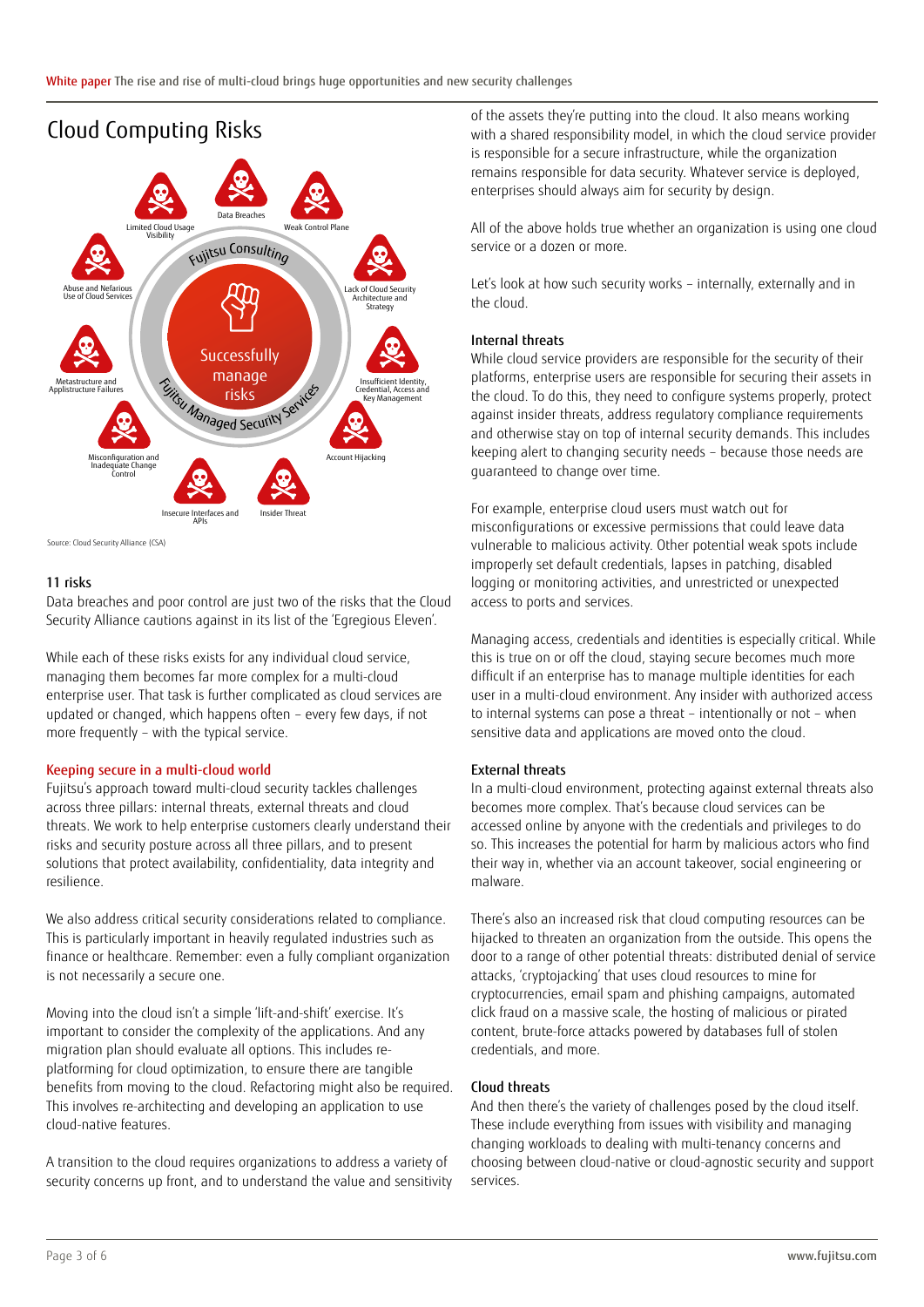Settling on the right security architecture is especially important with public cloud. And, whatever support cloud services offer, enterprise cloud users need to recognize they will always have shared responsibilities for security.

Again, moving data and services to the cloud involves more than a simple transfer of tasks once handled in house. For instance, accessing cloud services via the internet requires the use of software user interfaces and APIs. If these are poorly designed or poorly protected, they could open the door to unauthorized users and increase the risk of a major data breach.

Duplicating, migrating and storing data also becomes more complex in a multi-cloud environment. Not all cloud services store and manage data in the same way. Without proper integration between them, it can be difficult to coordinate threat intelligence and collate indicators of a data breach or malware threat. And if you are spreading redundant copies of your data across multiple clouds, how will you keep all that data in sync?

Done right, security controls for managing infrastructure in the cloud – the control plane – can ensure such tasks are handled properly. A weak control plane, on the other hand, can leave administrators, systems architects and engineers with gaps and blind spots. Such weaknesses can increase the chances of data corruption, unavailability or data leakage.

Another challenge for enterprise users with multiple cloud services involves the choice between cloud-native or cloud-agnostic security. Cloud-native security may be the best choice for a business using just one cloud service. A multi-cloud organization, on the other hand, might benefit from taking a cloud-agnostic approach that is effective – and also easier to manage – across all of its services. We'll look at this challenge in greater detail later.

# Identity, access management and encryption

Tackling all of the above challenges in a multi-cloud environment requires an enterprise view and understanding of security. Fujitsu takes a holistic, multi-layered approach to this. And one key focus area involves how we manage identity, access and encryption.

Our digital identities today are the most important asset we have. A bad actor who hijacks someone else's identity can wreak havoc, online and off. In the business world, a misused or hijacked identity can lead to lost data, lost customers and costly organizational damage. In the cloud, identities have become the new security perimeter.

Fujitsu believes a business can strengthen security by ensuring each user has just one identity across all cloud services. And a centralized and effective identity management regime can make security even stronger: it enables enterprises to easily add users and grant them access to the services they need to do their jobs. It also lets them grant new access rights when employees gain new responsibilities, and withdraw access rights completely when people leave the organization. We support organizations with identity as a service and provide identity and access management as a managed service to our customers.

Without centralized identity management and a well-defined 'joiners, movers and leavers' process, there's a risk a sign-on event could slip through the cracks and allow an ex-employee to access corporate systems. Centralized management also enables oversight of systems administrators and other privileged users who could access sensitive data and applications or change permissions to allow unauthorized users to slip past defenses. Fujitsu's Privileged Access Management asa-service (PAMaaS) offering provides strong authentication for individuals who use privileged accounts, leveraging single sign-on and granting controlled access to target systems in accordance with predefined access rights and policies.

Data itself also requires special security considerations in a multi-cloud environment. Whether it's traveling across a network or being stored at a service provider's data center, data must be protected against unauthorized exposure. The best defense here? Encryption. This reduces the risk of someone seeing something they shouldn't, even if other defenses fail. For example, even if unauthorized access is gained to a shared cloud platform, an enterprise user can be confident its encrypted data will remain secure and inaccessible.

### Multi-cloud security considerations Shared responsibilities

Depending on the type of cloud services used, an enterprise customer will retain various responsibilities even as the cloud service provider takes over others. In this shared-responsibility model, users are typically in charge of customer applications and data, as well as network security, identity and access controls, data encryption and operating systems/platforms. The cloud service provider, meanwhile, handles compute, storage, database and networking services on the cloud platform, and manages other aspects of its global infrastructure.

For organizations in a multi-cloud environment, understanding these shared responsibilities and managing them effectively is vital.

Fujitsu can help enterprises manage these responsibilities through its multi-layered, holistic approach toward multi-cloud security. That approach supports customers across many different configurations, not just organizations with a large number of cloud services. For example, we can help smaller businesses currently in a single-cloud environment to grow correctly from the start, so their future evolution into a multi-cloud environment can take place without compromising security.

Our model for delivering these services covers the full range of cloud security concerns – identity and access management, data protection, endpoint security, threat management, security monitoring and more – through a combination of both technical and strategic consulting. Working on our own and with trusted third-party partners, we help our customers develop security measures that provide compliance, continuity and resilience.

Our approach ensures organizations can mature their operations in the cloud and build strategies and architectures that are effective over the long term.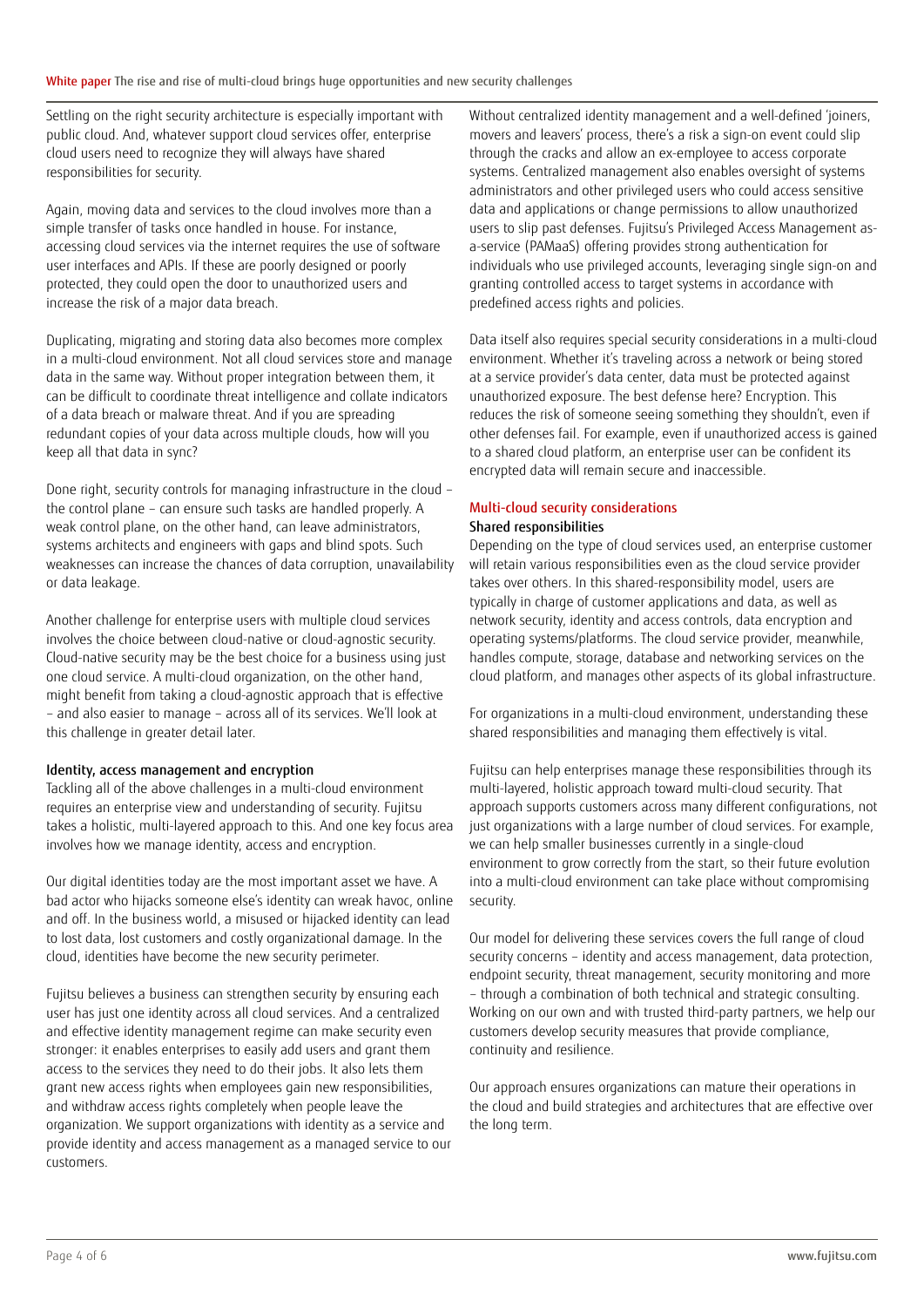White paper The rise and rise of multi-cloud brings huge opportunities and new security challenges

#### Cloud-native vs. cloud-agnostic security

Enterprise users need to give thought to finding the right balance of security in the cloud. This involves analyzing their requirements and options with a long-term view in mind. Some organizations might need support with this. Security consulting can help them identify needs and implement an effective strategy. Other businesses might already have clear ideas about what they need and will choose to evaluate a number of security controls, including those available natively, against a detailed set of requirements.

As a business expands into an ever-larger number of cloud services, however, that decision becomes more difficult. An enterprise with a dozen different cloud services – including a mix of IaaS, PaaS, SaaS, FaaS (function as a service) and serverless models, as well as different data storage and backup services – could find itself working with multiple security controls across the organization, highlighting the need to ensure support for consistent security processes. Achieve this by enhancing individual cloud services to meet common, businesswide security requirements.

Opting for a cloud-agnostic approach to security can also pose obstacles, though. Cloud-agnostic means security controls are interoperable and can be applied across any number and variety of different cloud services. But managing such a system across all of an organization's cloud services is complex, and not every enterprise is up to the challenge. And the risk of not applying controls consistently – or missing critical gaps and vulnerabilities – rises with every new cloud service added to the mix. Fujitsu recognizes the pros and cons of cloud-native versus cloud-agnostic services will vary, depending upon how and where such services are used. Our expertise enables us to help businesses find the right balance of security controls to meet their unique requirements.

There are other considerations too. Businesses in highly regulated industries might prefer to retain complete control over security by choosing their own security solution over a cloud provider's native service. This might be because they need complete control over their data, or because they want to operate in a hybrid IT environment as their approach to risk means some of their sensitive or regulated data must stay on-premises.

Organizations with complex systems are likely to have a substantial investment in traditional IT and may have mainframe or other nonx86 environments that don't easily transfer to public cloud. Opting for a cloud-agnostic approach might be more pragmatic for these organizations due to its greater flexibility and portability should the need for cloud services change.

Any organization should consider where it makes sense to use cloudnative security controls – remembering of course that these can't be used in cloud services from other vendors – and where it might be a better option to use a third-party, cloud-agnostic solution that can be deployed across multiple clouds.

Fujitsu has a wealth of experience in this area, as well as a global reach and a large number of technology partners that can help,

whatever an organization's situation. We have worked with numerous enterprises navigating multi-cloud environments to develop strategies that are right for them.

## Private and public cloud concerns

As organizations increasingly move into a multi-cloud environment, they're using both private and public cloud offerings. While private cloud usage has a slight edge in adoption – 58% vs. 42%4 – public cloud adoption is growing. Cost and scalability benefits are among the reasons for this. For example, users that will usually opt for a public cloud service could include an airline seeking the flexibility to handle an increase in user traffic online when their new flight schedules are released. Or a tax authority that needs to handle a last-minute rush in tax returns at the end of the year. Or even an online pizza delivery company that anticipates a surge in demand during a major sports event.

The pros of public cloud flexibility, however, come with some cons, particularly around security. When an organization sits in a public cloud, it shares space with multiple customer tenants. And if one tenant has less-than-ideal security, other organizations in that cloud space could also be at risk. Your organization is dependent on the logical isolation controls the cloud platform provides.

For businesses in highly regulated industries, public cloud might not be an option for certain applications and services. And that means an enterprise must pay even closer attention to due diligence when selecting a cloud service provider.

Fujitsu's wide expertise in both public and private cloud deployments allows us to assess a variety of enterprise needs to identify the right security solution.

# Cost considerations

The number of organizations with multi-cloud environments is growing because of the considerable cost benefits that approach offers. Yet if they're not handled properly, security concerns can put a dent in those cost benefits.

Look, for instance, at managing workloads with cloud-native encryption. An enterprise going that route could face a costly and difficult decision if it needs to move its assets to another cloud service provider: such a move could require the user to first decrypt all of its data, then move it and re-encrypt it in the new cloud environment.

Providing security in a multi-cloud environment via a single-sign-on user experience can also be challenging. Such a system, if it's poorly designed and implemented, could end up being complicated to operate, as well as costly.

Fujitsu knows how to help customers overcome such obstacles. We have deep experience in integrating and provisioning applications, both on premises and in the cloud. We also offer identity as a service, which lets enterprises deploy identification, authentication and access solutions quickly, easily and cost effectively.

4 "The State of Orchestration 2018/2019," p. 5, Fujitsu, https://www.stateoforchestration.com/app/data/3361\_FUJ\_Orchestration\_Report\_2CS\_AW\_10DEC.pdf